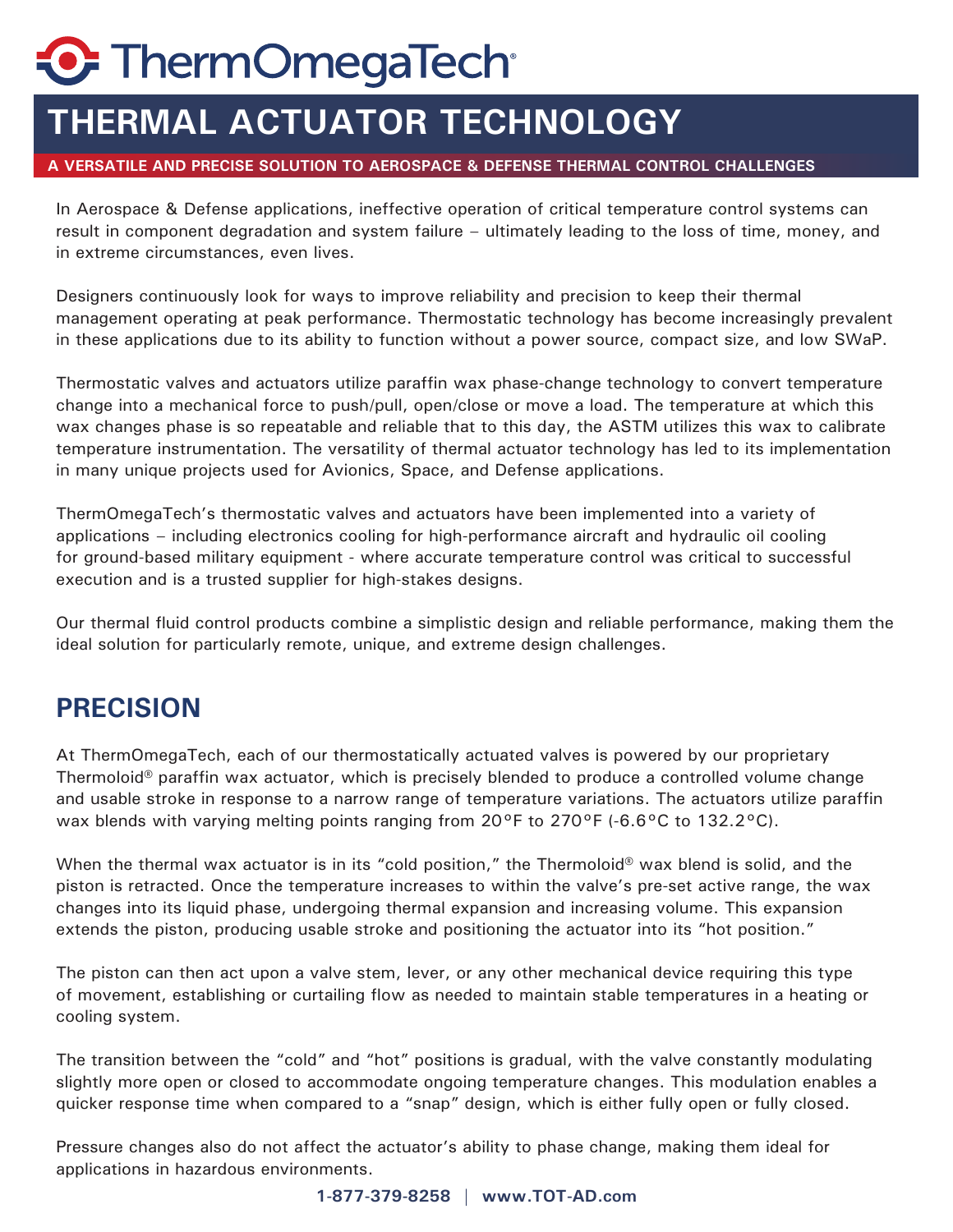### **ACCURACY**

Thermal actuators convert changes in temperature into a mechanical motion which causes the wax to change its phase over a narrow and customizable temperature range, typically within 10 $\degree$ F to 15 $\degree$ F (-12.2°C to -9.4°C). At ThermOmegaTech, our thermostatic valves will be fully open  $5^{\circ}F$  to  $8^{\circ}F$  (-15°C to -13.3°C) above the thermal actuators' set-point in heating applications and fully closed 5°F to 8°F (-15°C to -13.3°C) below the set-point in cooling applications.

Our actuators monitor and respond to temperature variations for many fluids – water, air, oils, glycol, steam, and more, sensing ambient, surface, or fluid temperatures depending on the system's design. The wax's response is specific to the medium it is designed to sense and a repeatable action, even in extreme conditions.

In early 2020, a thermostatic valve installed in a water-sensing system was tested in an environmental chamber simulating extreme cold and moderate wind to see if exposure to external conditions could trigger a valve activation.



*Figure 1. GURU® DL 2.1 Low Temp Test Set Up Figure 2. Environmental Chamber Settings*



After two hours and repeated tests, it was found that external conditions did not trigger a "nuisance" dump. The valve maintained sensing the intended water temperature inside the system.

| Coolant<br>Inlet Temp (°F) | Coolant Outlet<br>Temp (°F) | Tenney<br>Chamber<br>Temp (°F) | Chamber Wind<br>Velocity (MPH) | Coolant Flow<br>Rate (GPM) | Result | Table 1.<br>$GURU^{\circ}$ DL 2.1 Low |
|----------------------------|-----------------------------|--------------------------------|--------------------------------|----------------------------|--------|---------------------------------------|
| 55                         | 55                          | -60                            |                                |                            | Closed | Temp Test Results                     |
| 55                         | 55                          | -60                            |                                |                            | Open   |                                       |

Maintaining temperatures within a narrow optimal range is a delicate balance for critical systems. Coolant can become viscous if fluid levels are too cool, damaging essential components over time and reducing thermal relief efficiency; too hot, the system will overheat, causing additional operation issues. Keeping the temperature of these systems maintained using the ThermOmegaTech thermal bypass valve (TBV) ensures optimal operation and extends component and system life.

When the fluid temperature is above the TBV valve's set-point, the valve automatically directs fluid to the heat exchanger. If it is below the set-point, the fluid is directed back through the system, ensuring the temperature is maintained in a narrow and pre-defined range.

Due to the non-compressible nature of the thermostatic wax, the valve's actuation motion produces a significant amount of force. This force can be used in various applications that require a considerable load to be moved with each activation or in high-pressure environments such as deep-sea or outer space. Force generated by an actuator varies depending on the actuator's overall size and design; however, ThermOmegaTech has seen specific actuator designs move up to 800 lbs. (362.9 kgs.) of weight.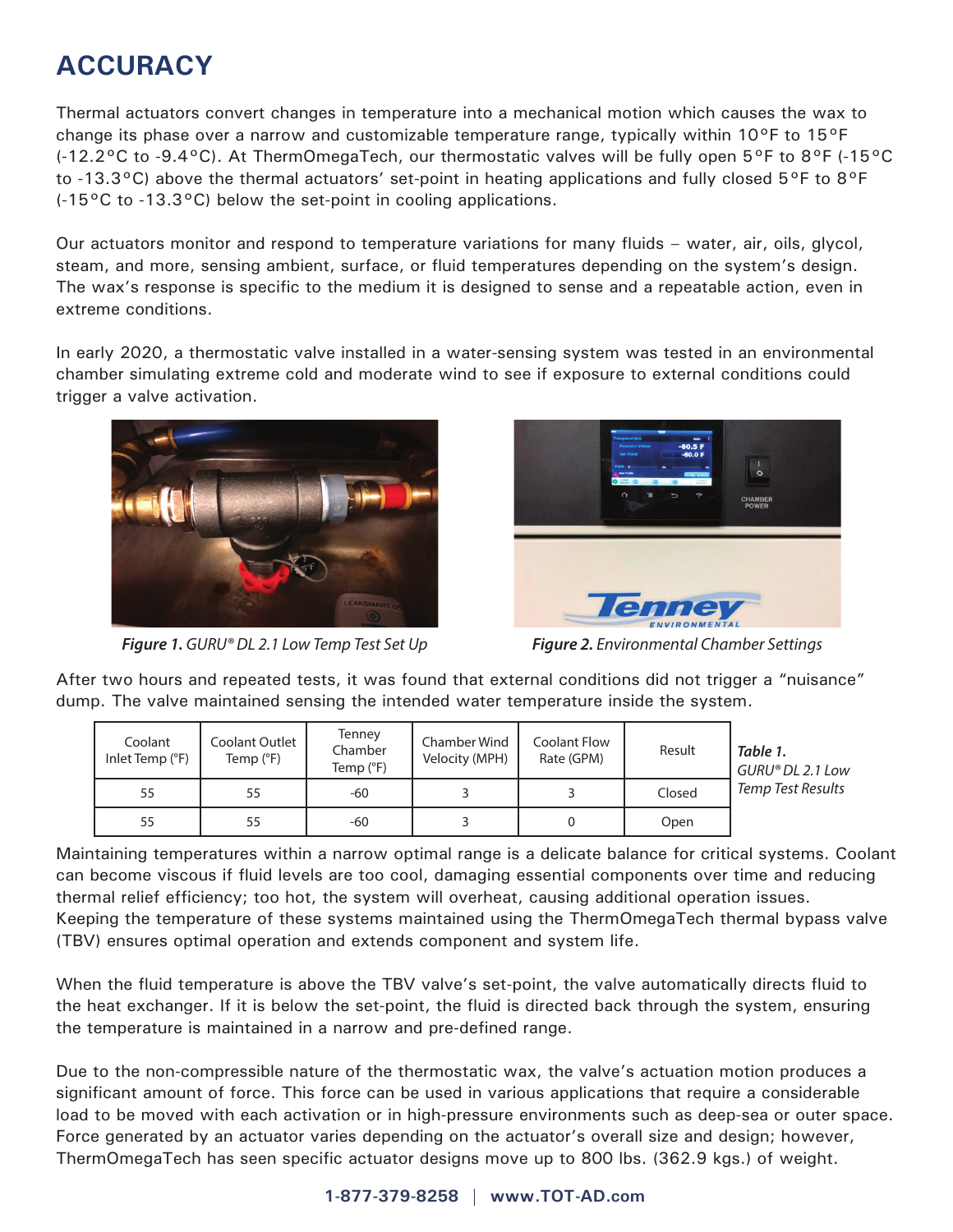### **LONG-LASTING**

Considerations must be made for prolonged service life for equipment sent into the upper atmosphere and beyond the stars. Most of these systems are intended to stay in the atmosphere for extended periods, such as satellites, the International Space Station, or the Mars Rover; therefore, they must be designed with a long service life in mind.

Thermostatic valves on long-range space vehicles should include high-quality parts with extensive cycle tests to withstand many modulations and constant operation over years or even decades.

ThermOmegaTech has been conducting an ongoing test since January 2013 at our headquarters in Warminster, PA, to determine the possible effects of corrosive conditions on their thermostatic valve's operations. The test monitors a valve installed in hard water, with a total hardness reported as 229 mg/L and verified by a third-party testing laboratory.

Below is a typical description of hardness level as defined by the U.S. Department of Interior and Water Quality Association and conforms to widely accepted guidelines on water hardness:

| <b>Classification</b>                                                          | mg/L       | gpg          |  |  |  |
|--------------------------------------------------------------------------------|------------|--------------|--|--|--|
| Soft                                                                           | $0 - 17$   | $0 - 1$      |  |  |  |
| Slightly Hard                                                                  | $17 - 60$  | $1 - 3.5$    |  |  |  |
| <b>Moderately Hard</b>                                                         | $60 - 120$ | $3.5 - 7.0$  |  |  |  |
| Hard                                                                           | 120 - 180  | $7.0 - 10.5$ |  |  |  |
| Very Hard                                                                      | >180       | >10.5        |  |  |  |
| The hardness concentrations shown above are in terms of $mg/L$ or gpg as CaCO3 |            |              |  |  |  |

The last inspection was in March of 2022. There were no visible signs of mineral deposits, wear, or fatigue in the installation. The valve continued to cycle normally after an estimated 173,600 modulations.

**The following photographs show a sample of a CircuitSolver® removed from the last inspection.**



These thermostatic valves have a high thrust design to force out any mineral buildup in their path as they modulate, allowing them to withstand harsh conditions for a long time.

In addition, for eventual human-crewed long-haul space voyages, vital components should be designed to be easily swapped out with a spare, without having to dissect and disassemble the entire system in which it resides.